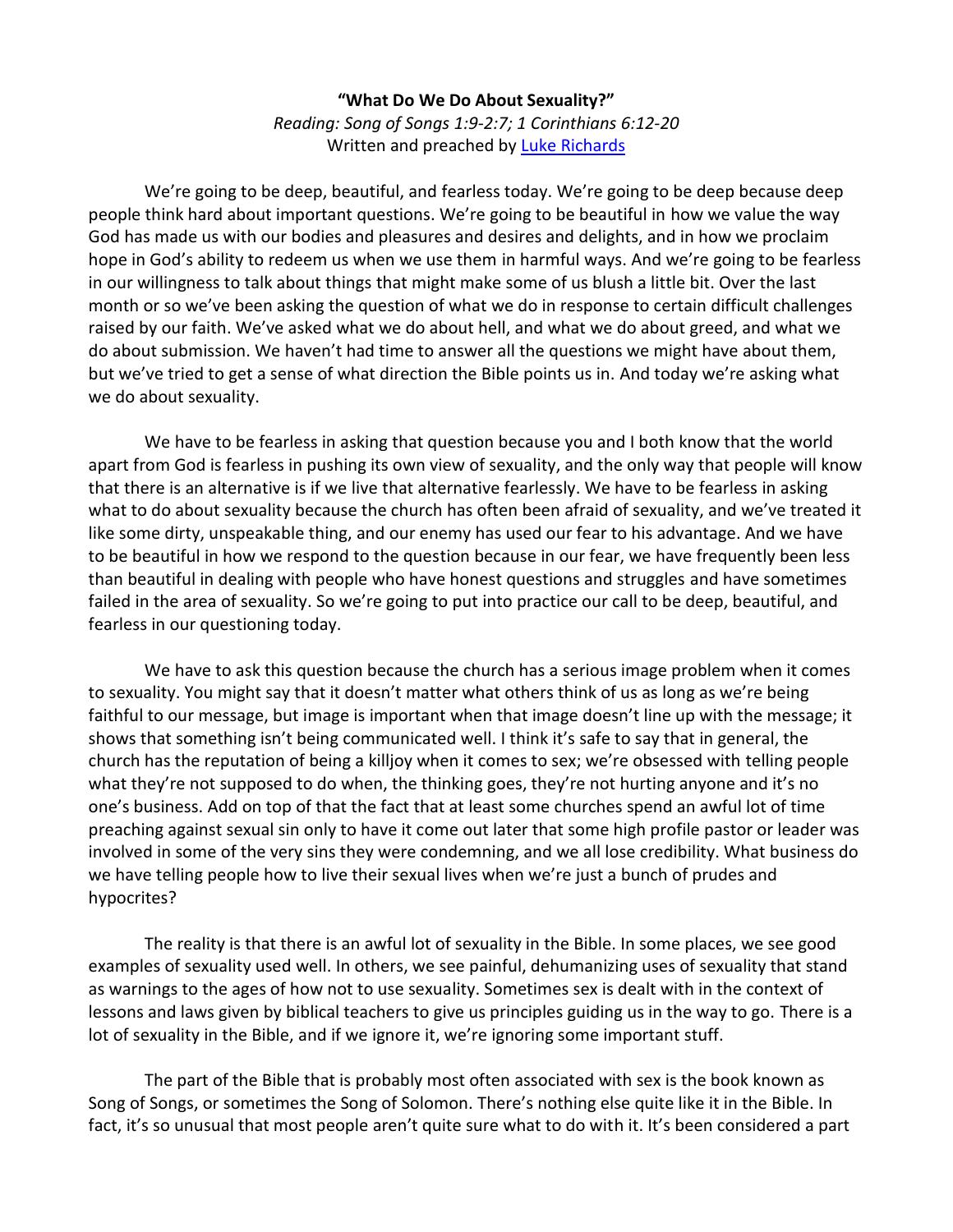of Scripture for a very long time, and yet it has very little to say about God directly. It's obviously intended to be a sort of poetic conversation between two lovers, and sometimes their friends make some comments, but we know practically nothing about the context. Is it intended to be performed like a play? Is it just a collection of love poems? Was it written by Solomon, about Solomon, or for Solomon? We just don't know. And of course one of the most striking things about it is how passionate it is. You don't have to read very far between the lines to figure out that the man and woman in the song are not just hugging and holding hands. Theirs is a *very* passionate love. I'm pretty sure that this is the first time I've ever preached on Song of Songs, in fact. But it's in there. It's part of our Holy Scriptures, the word of God, and we've got to deal with it.

And the first thing the book of Song of Songs shows us about sexuality is that human sexuality is a good thing. It is a gift from God. It's something He created us with, and it's something He wants us to enjoy, and it's not something we should be ashamed of or afraid of. It's an entire book all about passionate love smack in the middle of our Bible. It's not gratuitous or titillating, but it does get rather graphic. It lets us know that the physical love between a man and a woman is a beautiful thing, something God rejoices in. Sex is not a necessary part of the human experience, since God calls all people to live chaste lives outside of marriage, and the Apostle Paul makes it clear that remaining unmarried is commendable in his eyes since it allows you to devote your energy entirely toward God, but even so, love and sex are part of the human experience for many, many people.

It's interesting that this book of passionate love poetry is called Song of Songs. In Hebrew, one of the ways to say that something is the exemplar, the archetype, the pinnacle among its kind is to say that it is *the* Song of songs. Out of all songs there are, this is the best. Maybe you're more familiar with the phrase, "holy of holies," which we sometimes translate as the "most holy place." It's that part of the temple where God's glory resided; it was as close as you could physically get to God Himself in the temple, and so it was more holy than any other place. If you gathered together all the holy places in the world, they would all pale in comparison to the holy of holies. If you gather up all the songs in the world and put them side by side, they would all sound out of tune in comparison with this one. It's interesting, isn't it? In the Bible, it's not the songs of praise or thanksgiving to God that get called the song of songs, it's this one about the passionate love between a man and woman.

So the first thing we learn from the Bible about what we do about sexuality is that human sexuality is a good thing given to us by God that He rejoices in with us. But there's another side to Song of Songs that also helps inform our reaction to sexuality. For a very long time, one of the traditional ways of reading Song of Songs is not just as a love song between a man and a woman, but as a love song between God and His people. That might seem a little odd, since Song of Songs describes a very passionate love, and maybe it doesn't seem appropriate to compare God's love for us with human sexual love. Surely God is above that sort of thing, isn't He? And it's true that even though we often refer to God in masculine terms, God is not actually male or female, apart from the person of Jesus Christ, and so sexuality is something that doesn't really apply to God. But even so, there is a clear comparison to be made between the passion of human love and the passion with which God loves His people. He is jealous for us. He fights for us. He woos us. He embraces us.

And in fact, as Song of Songs implies if you read it in that way, our sexuality is one of the best ways for us to understand what devotion to God ought to be like. Repeatedly throughout the Bible, when God's people wander away from Him, He describes their wandering in terms of adultery. It's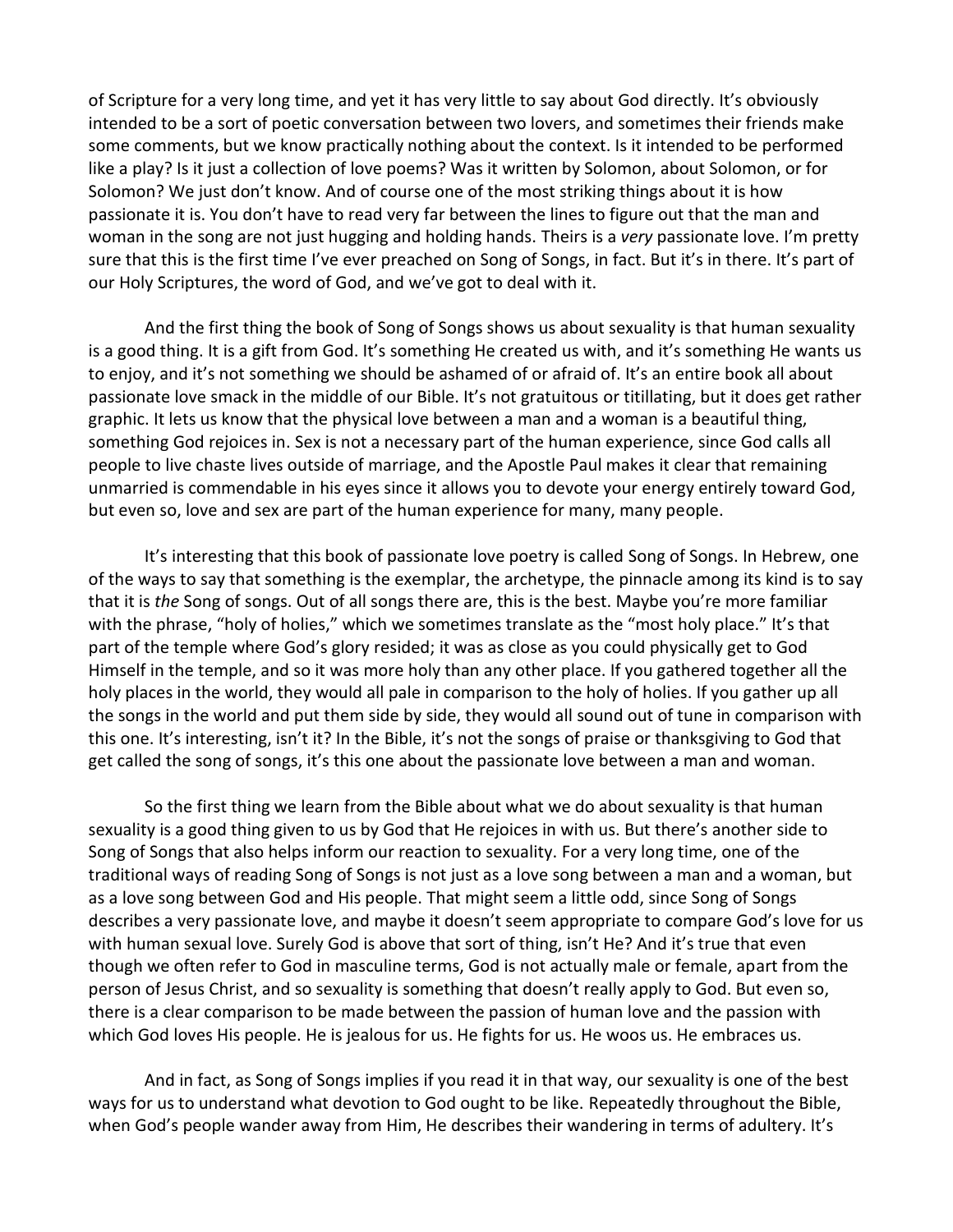betrayal of a lover. Our relationship with God and our sexuality reflect off of one another. So there is this very deep truth that the ways in which we act on our sexuality have a massive impact on our spirituality. Our relationship with God is intended to be characterized by eternal, abiding faithfulness and love and devotion, and one of the best illustrations of that is to compare it to a marriage. Our human marriages are reflective of our faithfulness to God. How we love one another demonstrates how we love God, and nowhere more so than in our sexual relationships in which we give of ourselves in the most intimate ways we can, and so if that intimate sexual giving is not characterized by eternal faithfulness, that does not adequately reflect the godly faithfulness that we're called to.

That's what Paul was getting at in our reading from 1 Corinthians. The early Christians in some places lived in cultures every bit as pornographic as ours is, and maybe even more so in some cases. In some settings, it was even literally a part of worshipping certain deities to go to the temple and have sex with the temple prostitute. Some people were apparently using the argument that because Christ offers us freedom from sin, it does not matter what we do with our bodies. Sex is just sex; it doesn't have eternal consequences. And Paul says that well, technically, there's some truth to that. Maybe there's a case to be made that when we're free in Christ, all things are permissible. But clearly, not all things are beneficial, Paul tells us. You cannot divorce your spiritual well-being from the actions of your body, and *you* — body, soul, and spirit — are a representation of Jesus Christ in the world. You bear the seal of the Holy Spirit of God almighty when you proclaim Jesus as your Lord. What you do with your body reflects your understanding of the love of God.

And that leads us to the third thing we need to affirm about sexuality: that it is uniquely powerful, and therefore, while we rejoice in it, we also take it very seriously. Sex is uniquely powerful. Up until very recently, it was the only way to create human life. And, at the same time, we're very aware of the fact that sex is capable of killing, too; some parts of the world are losing entire generations to AIDS. That is power unlike anything else. If we saw someone playing with a gun, using it frivolously, pointing it at people and acting like it's just a toy, we would call that person an idiot. Guns are powerful; they're not toys, because they can kill. Our sexuality is even more powerful than that. It can make life or destroy it. It can seal a relationship or ruin it. It can build a family or tear it down. It can be used in a way that glorifies God and honors His kingdom, or it can be used in a way that fractures the image of God in us, wounds our relationship with Christ, and proclaims a lack of faithfulness toward our Lord. Sexuality is a good thing that God meant us to enjoy, but it is powerful like nothing else.

And therefore we take it very seriously. Especially in light of the fact that we are united with Christ, we do not make light of the power of sex to create and destroy. We don't think, "Oh, no one will know, so it doesn't matter." We don't think, "It's only sex; it's not a big deal." We don't use our sexuality as a weapon of control over others. We don't look at others as only vessels for our sexual enjoyment, because we know that God has made them more. We don't remove sexuality from its context of abiding faithfulness in marriage. We take it seriously, because it is powerful.

But at the same time, we also affirm that human sexuality is not so powerful that it is unforgivable. The church has a bad habit of treating sexual sins as though they are too big for God to handle. It's true, they can be powerful and tempting and addictive and destructive in ways that few other things can, but that does not give us the right to deny the kingdom of God to those who are repentant. Jesus saved a woman who was caught in the act of adultery. There is redemption and